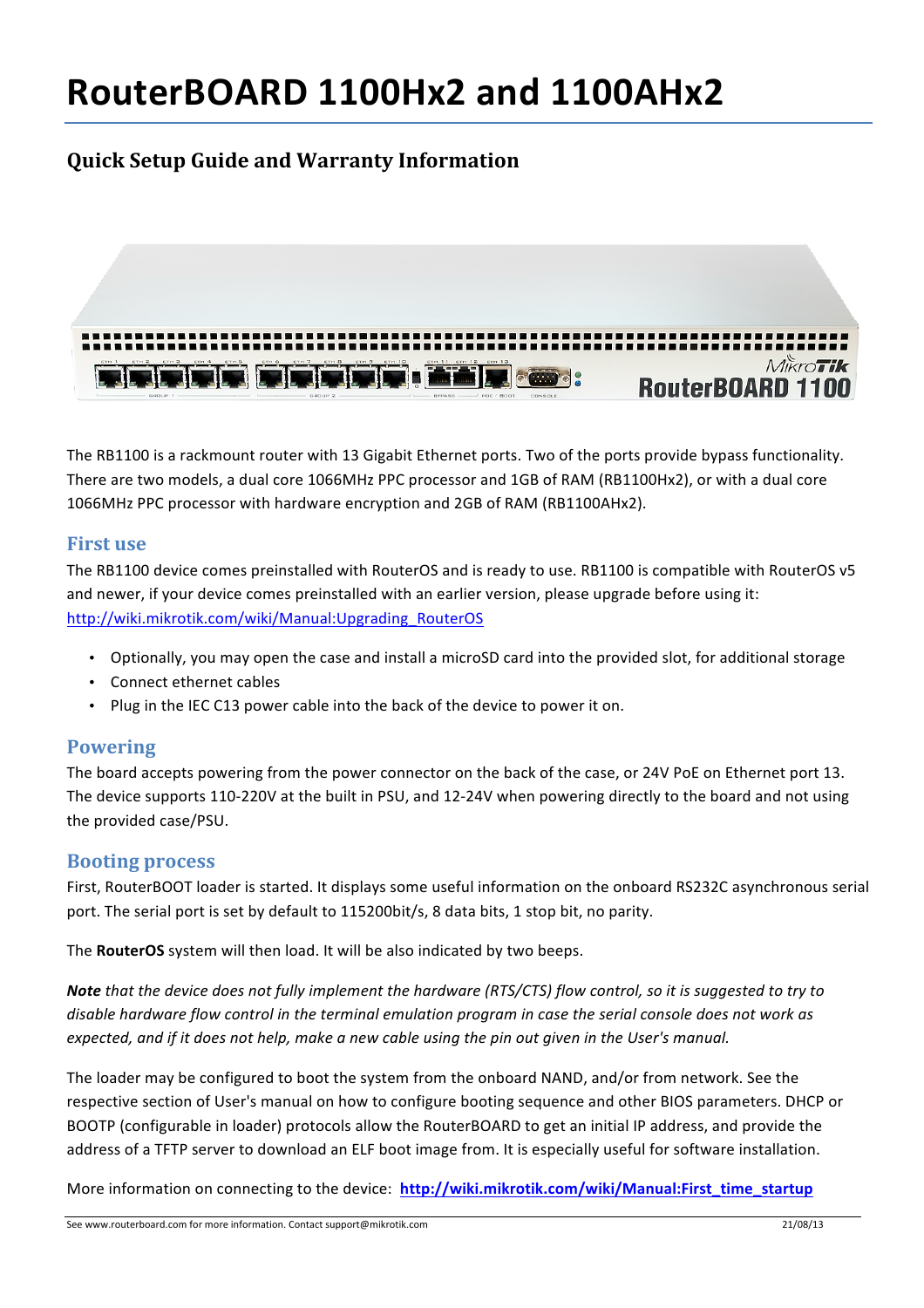# **Extension Slots and Ports**

- 13 Gigabit Ethernet ports, supporting automatic cross/straight cable correction (Auto MDI/X), so you can use either straight or cross-over cables for connecting to other network devices.
- DB9 RS232C asynchronous serial port.
- SODIMM memory slot, populated with 1/2GB DDR2 667MHz SODIMM memory (Only 1.5GB recognized due to RouterOS limitation).
- A built in microSD slot is available on the board when opening the case.

# **Operating System Support**

Currently tested operating system is MikroTik RouterOS (starting from version v5).

# **Copyright and Warranty Information**

**Copyright and Trademarks**. Copyright MikroTikls SIA. This manual contains information protected by copyright law. No part of it may be reproduced or transmitted in any form without prior written permission from the copyright holder. RouterBOARD, RouterOS, RouterBOOT and MikroTik are trademarks of MikroTikls SIA. All trademarks and registered trademarks appearing in this manual are the property of their respective holders.

**Hardware**. MikroTik warrants all RouterBOARD series equipment for the term of one year from the shipping date to be free of defects in materials and workmanship under normal use and service, except in case of damage caused by mechanical, electrical or other accidental or intended damages caused by improper use or due to wind, rain, fire or other acts of nature.

To return failed units to MikroTik, you must perform the following RMA (Return Merchandise Authorization) procedure. Follow the instructions below to save time, efforts, avoid costs, and improve the speed of the RMA process.

- 1. If you have purchased your product from a MikroTik Reseller, please contact the Reseller company regarding all warranty and repair issues, the following instructions apply ONLY if you purchased your equipment directly from MikroTik in Latvia.
- 2. We do not offer repairs for products that are not covered by warranty. Exceptions can be made for RB1000 and RB1100.
- 3. Out-of-warranty devices and devices not covered by warranty sent to Mikrotikls will be returned to the sender at sender's cost.

RMA Instructions are located on our webpage here: http://rma.mikrotik.com

**Manual**. This manual is provided "as is" without a warranty of any kind, expressed or implied, including, but not limited to, the implied warranty of merchantability and fitness for a particular purpose. The manufacturer has made every effort to ensure the accuracy of the contents of this manual, however, it is possible that it may contain technical inaccuracies, typographical or other errors. No liability is assumed for any inaccuracy found in this publication, nor for direct or indirect, incidental, consequential or other damages that may result from such an inaccuracy, including, but not limited to, loss of data or profits. Please report any inaccuracies found to support@mikrotik.com